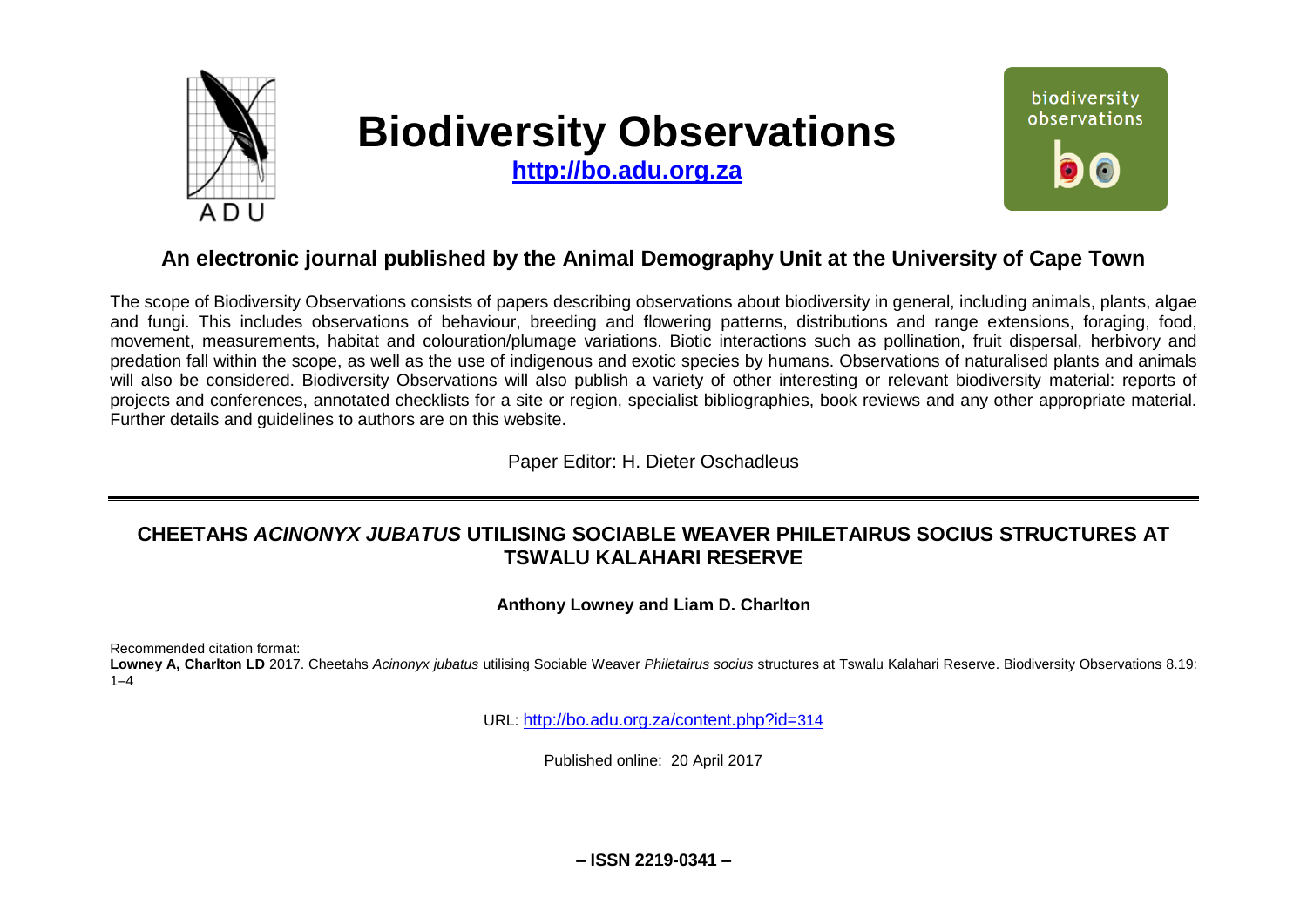

## **AVIAN BIOLOGY**

## **CHEETAHS** *ACINONYX JUBATUS* **UTILISING SOCIABLE WEAVER** *PHILETAIRUS SOCIUS* **STRUCTURES AT TSWALU KALAHARI RESERVE**

*Anthony Lowney<sup>1</sup> and Liam D. Charlton<sup>2</sup>*

1 DST-NRF Centre of Excellence, FitzPartick Institute of African Ornithology, University of Cape Town, South Africa 2 Tswalu Kalahari, Northern Cape, South Africa

Corresponding Author: [anthonym.lowney@gmail.com](mailto:anthonym.lowney@gmail.com)

Sociable Weavers *Philetairus socius* build large extensive colonies that are iconic in the Kalahari landscape. These structures are home to hundreds of individuals (Maclean 1973). They also host a wide range of other species, avian and non-avian. In southern Africa, Pygmy Falcons *Polihierax semitorquatus* depend entirely on these structures for nesting and roosting (Maclean 1973; Mendelson & Anderson 1997). Rosy-faced Lovebirds, *Agapornis roseicollis*, also nest (Ndithia et al. 2007), Acacia Pied Barbets, *Tricholaema leucomelas*, roost (Maclean 1973), and Cape Cobras, *Naja nivea*, forage in these colonies (Maclean 1973; Covas 2002). Kalahari Tree Skinks, *Trachylepi spilogaster*, have a strong association with trees containing these structures (Rymer et al. 2014). The colonies provide thermal benefits for those that use them, acting as a buffer from harsh Kalahari temperatures (van Dijk et al. 2014; Leighton & Echeverri 2014). This all suggests that Sociable Weavers are potential ecosystem engineers.

Here we observe that Cheetahs, *Acinonyx jubatus*, in Tswalu Kalahari Reserve also use these structures as look-out perches. We have observed cheetahs on top of colonies and have camera trap footage of them climbing the trees that contain these structures.

Cheetahs are observed frequently and life histories of certain individuals are fully recorded. This includes the life histories of the Cheetahs observed using Sociable Weaver colonies.



*Figure 1. Two male cheetahs on Sociable Weaver colony 42 at Tswalu Nature Reserve (PHOWN 25499).*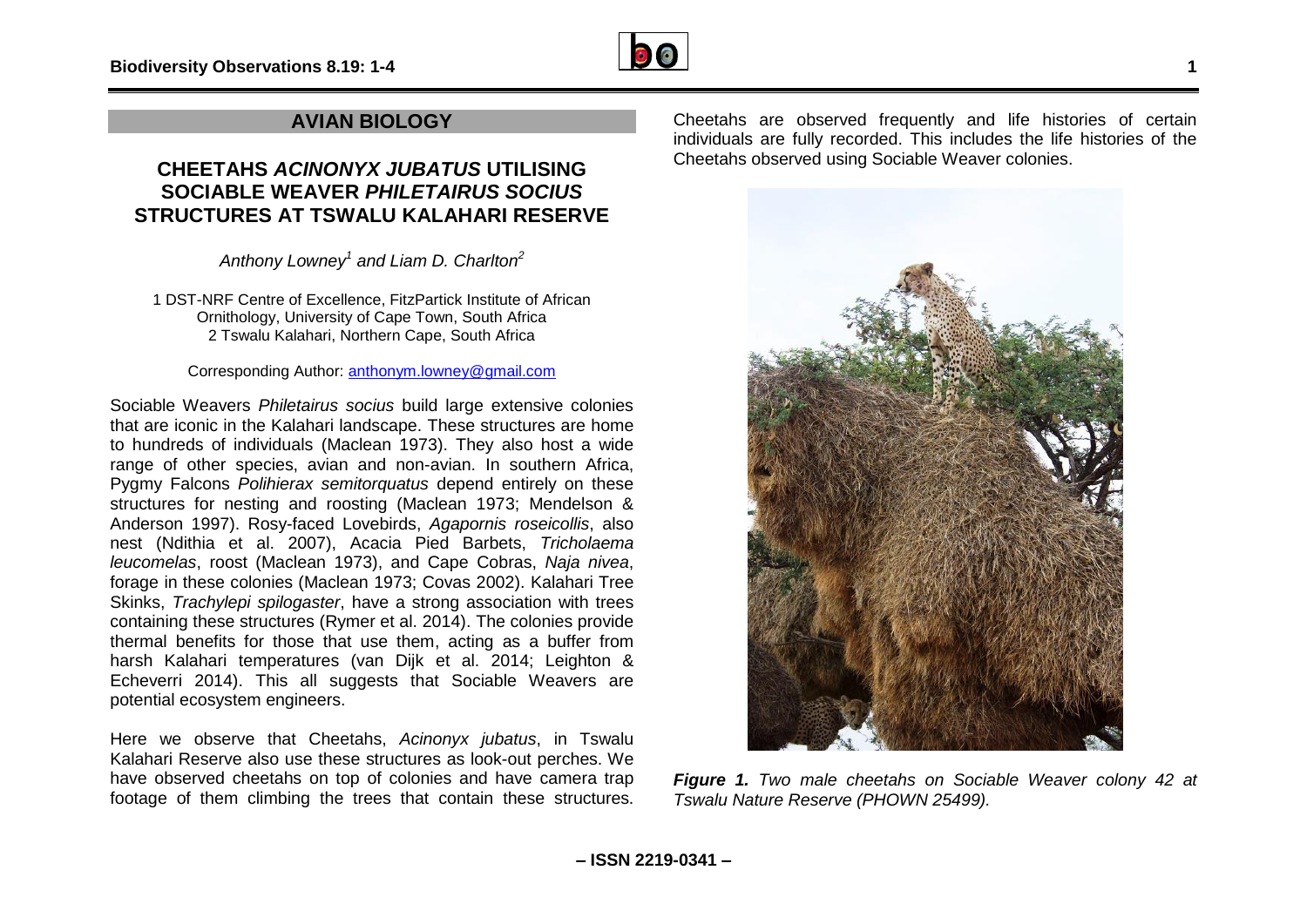

Tswalu Kalahari is a large private reserve in the Northern Cape province, South Africa (27°13′30″S and 22°28′40″E), situated between the towns of Hotazel and Van Zylsrus. At Tswalu Kalahari over 250 Sociable Weaver colonies have been mapped in a study area that covers less than 10% of the reserve area (Robert Thomson unpublished data, see PHOWN [\(http://weavers.adu.org.za/](http://weavers.adu.org.za/phown.php) [phown.php\)](http://weavers.adu.org.za/phown.php). The observations described all occur within this study area.



*Figure 2. Sociable Weaver colony 79 with two male cheetahs resting on top (PHOWN 25500).*

### **Records**

On 31 December 2015 two male cheetahs were observed on colony 42 (Fig. 1). These two individuals are brothers and were discovered already on the nest. Here they appear to use it as a vantage point.



*Figure 3. Adult female cheetah ascending colony 81 (PHOWN 22501).*

**– ISSN 2219-0341 –**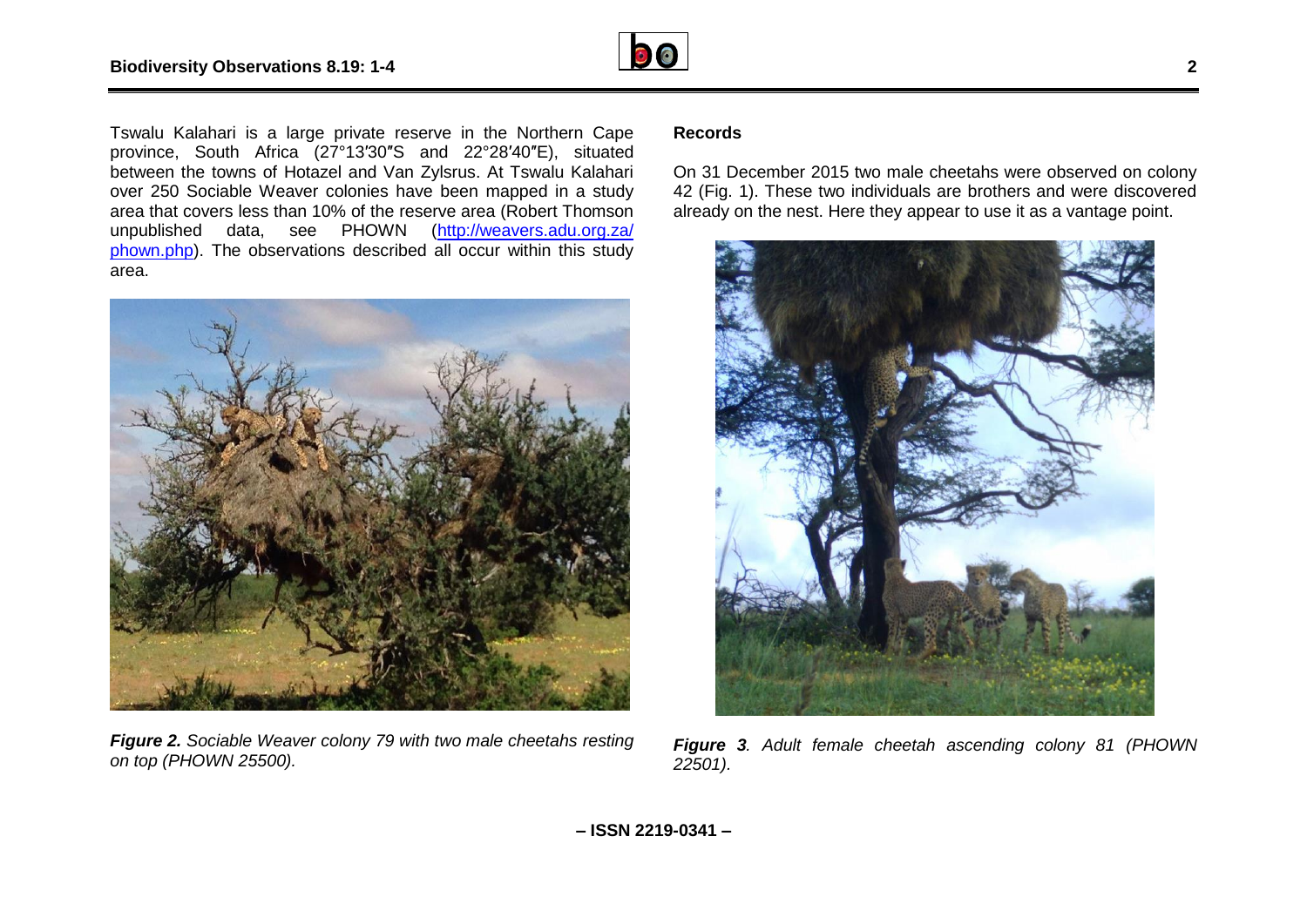

During the morning of the 22 April 2016, LDC observed the same two adult males on top of colony 79 (Fig. 2). Here they stayed for approximately 45 minutes using it as a vantage point. They appeared to be actively looking for prey. Once they climbed down they walked for a short while before lying down to rest.



*Figure 4. Three cheetahs at Sociable Weaver colony 76, two are on the ground while one is climbing the tree (PHOWN 25502).*

Camera trap footage from the 21 April 2016 recorded an adult female with three adolescent cubs all climbing a tree that supports colony 81 (Fig. 3). The female of this group is collared making her easy to identify. At 9:27 she is the first to climb the tree, the others follow. The positioning of the camera trap does not enable viewing of the top of the colony. However, as each cheetah ascends it is clear from the photographs that the weight of these individuals flexes the branch reducing the height of this colony. The female has returned to the ground by 9:50 and then climbs again at 10:32. All the cheetahs

have returned to the ground by 10:34 and subsequently leave the area.

On the 3 May 2016 at 18:26 three cheetahs were captured on a camera trap at colony 76. These are believed to be the three adolescent cubs that were observed at colony 81 on the 21 April. However, the mother was not captured on the camera. One of these can be seen climbing the tree (Fig. 4).



*Figure 5. Male cheetahs return to colony 79 (PHOWN 25503)*

On the 11 June 2016 LDC again observed the same two male cheetahs that were seen on 22 April. Again, they climbed the colony 79. They were observed approaching the colony and climbing the tree (Fig. 5), one male was seen scent marking the top of the nest.